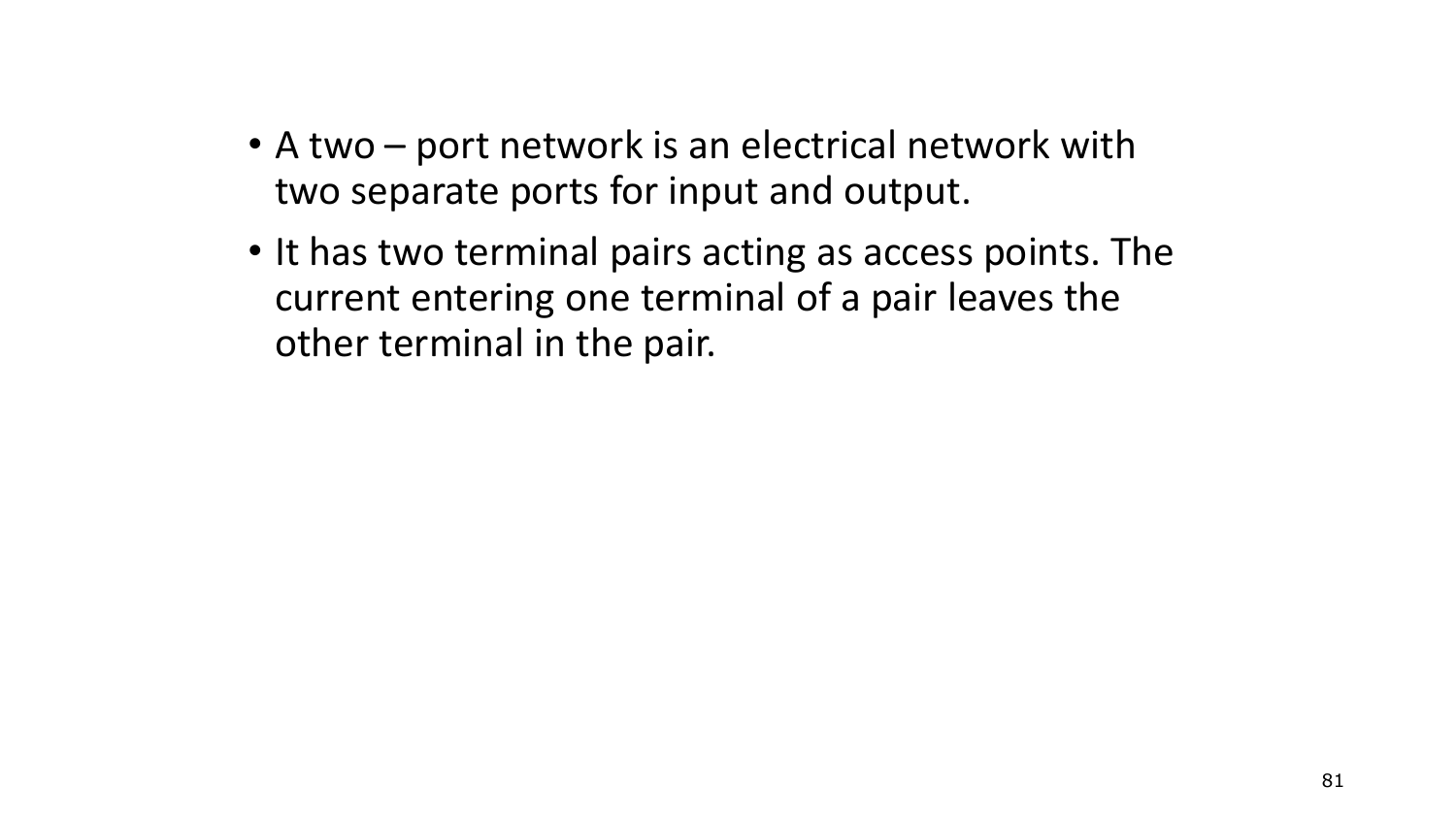

**Two – port network**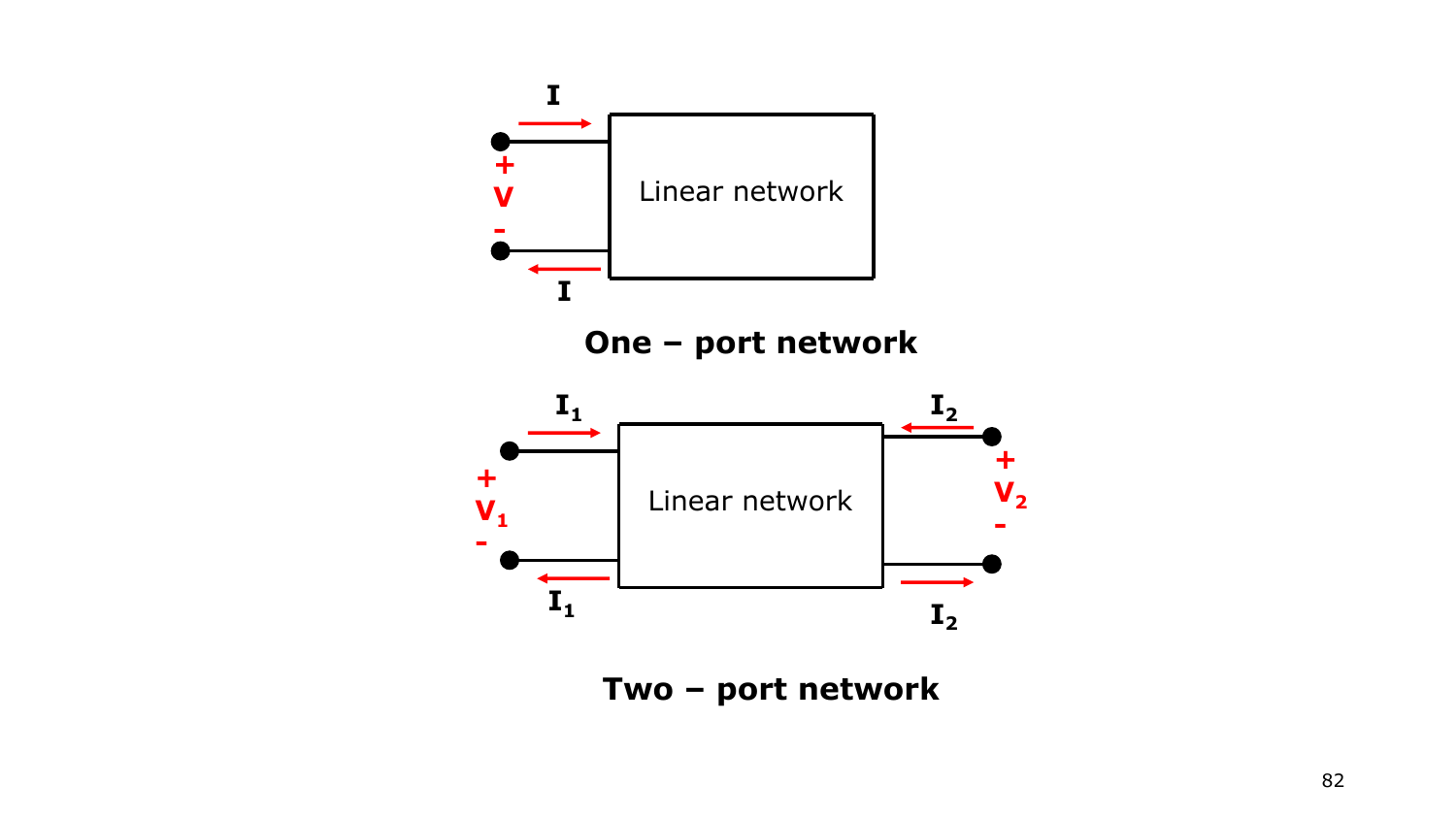- From the network, we can observe that there are 4 variables that is  $I_1$ ,  $I_2$ ,  $V_1$ and  $V_2$ , which two are independent.
- The various term that relate these voltages and currents are called *parameters.*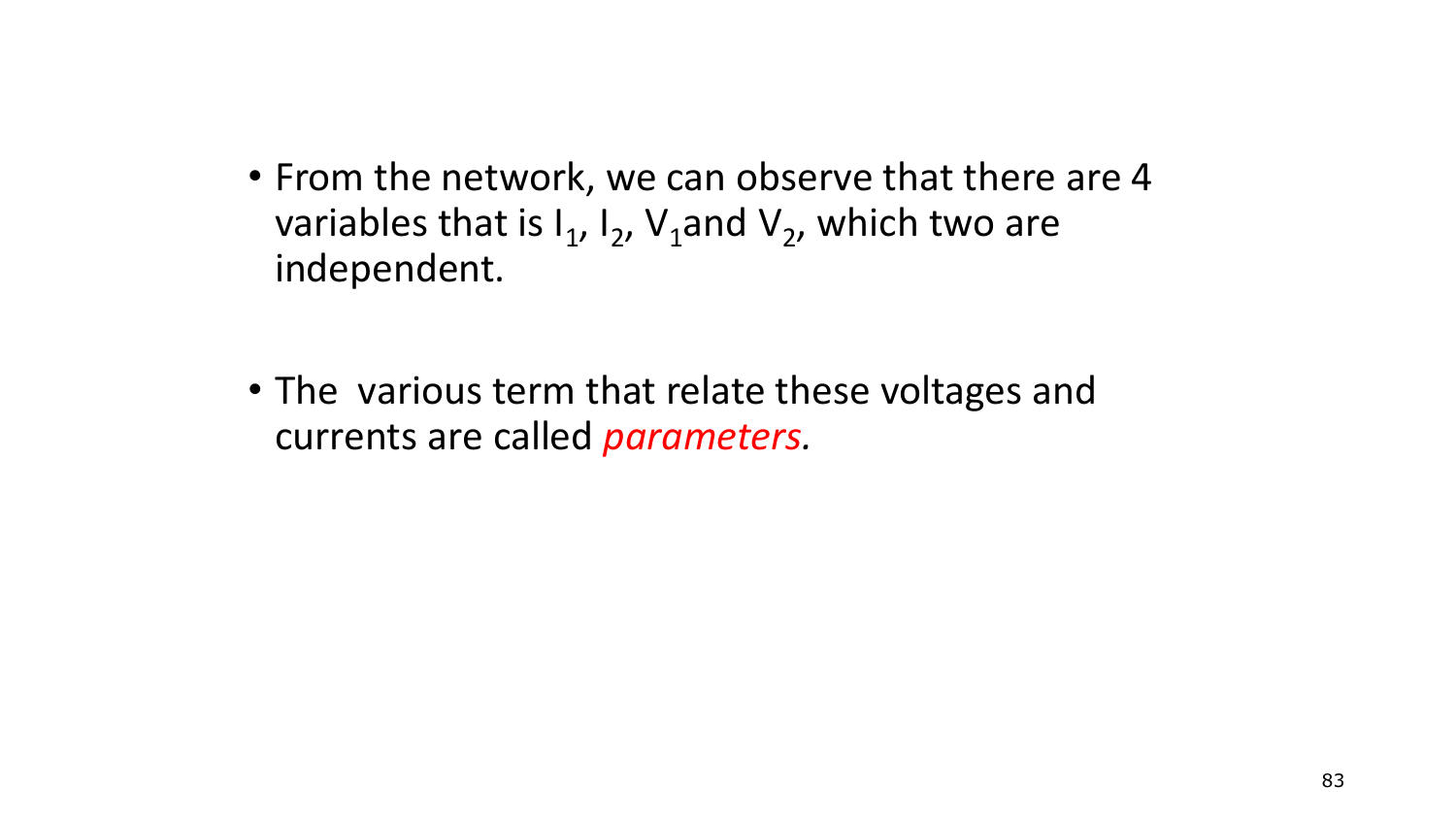## Z – PARAMETER

- Z parameter also called as impedance parameter and the units is ohm  $(Ω)$
- Impedance parameters is commonly used in the synthesis of filters and also useful in the design and analysis of impedance matching networks and power distribution networks.
- The two port network may be voltage driven or current driven.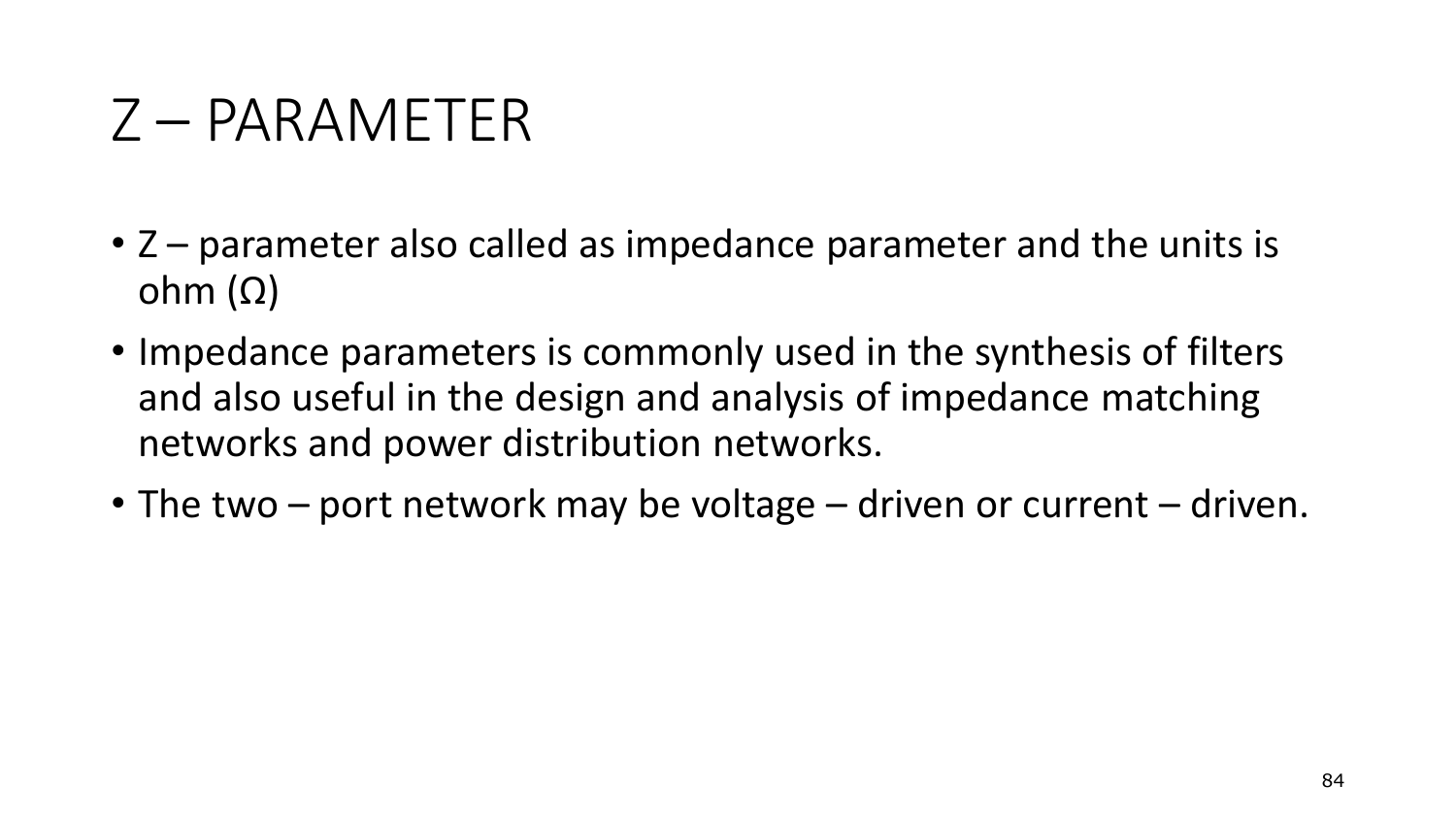• Two – port network driven by voltage source.



• Two – port network driven by current sources.

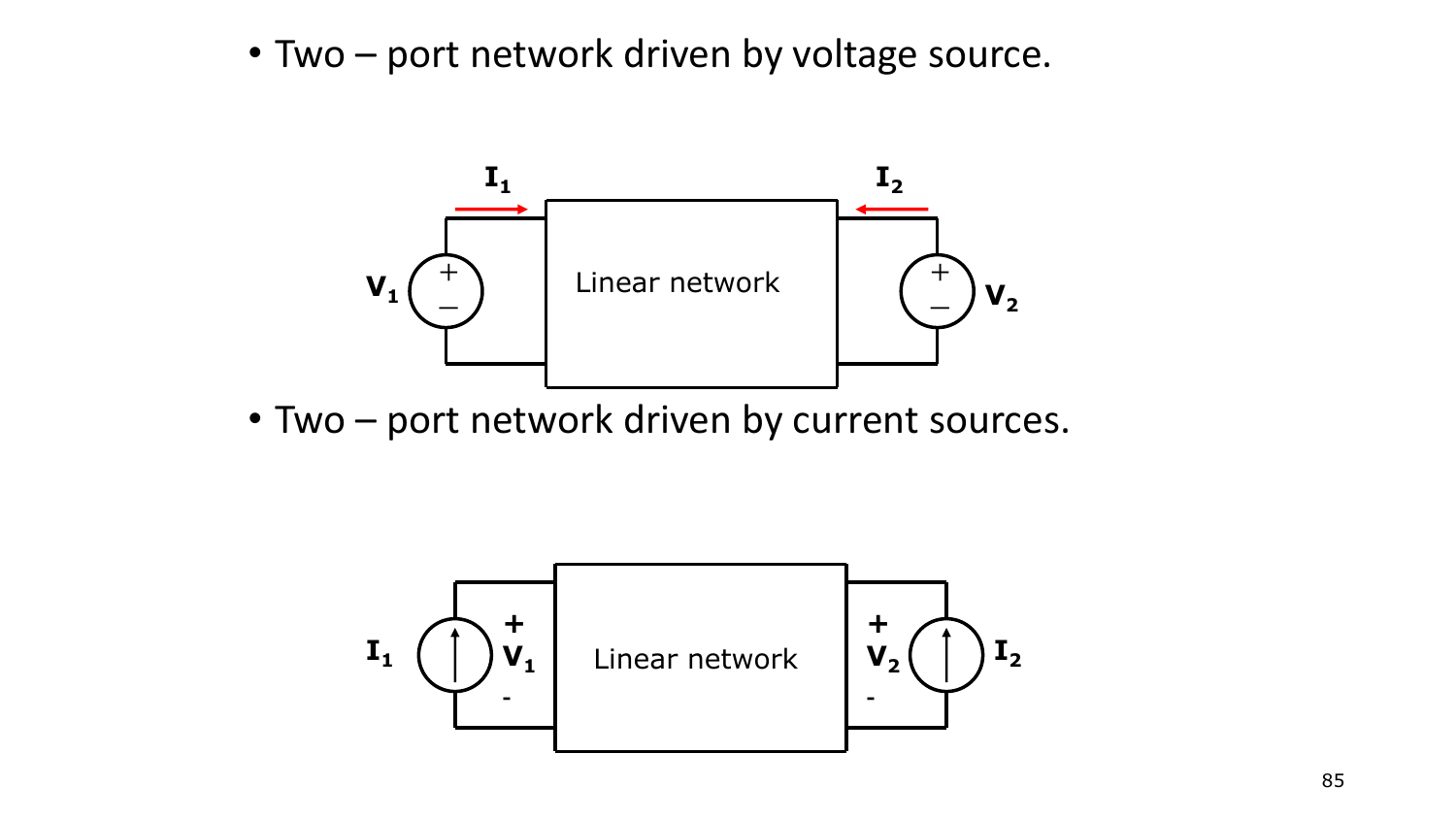• The "black box" is replace with Z-parameter is as shown below.



• The terminal voltage can be related to the terminal current as:

$$
V_1 = z_{11}I_1 + z_{12}I_2
$$
  
\n
$$
V_2 = z_{21}I_1 + z_{22}I_2
$$
 (1)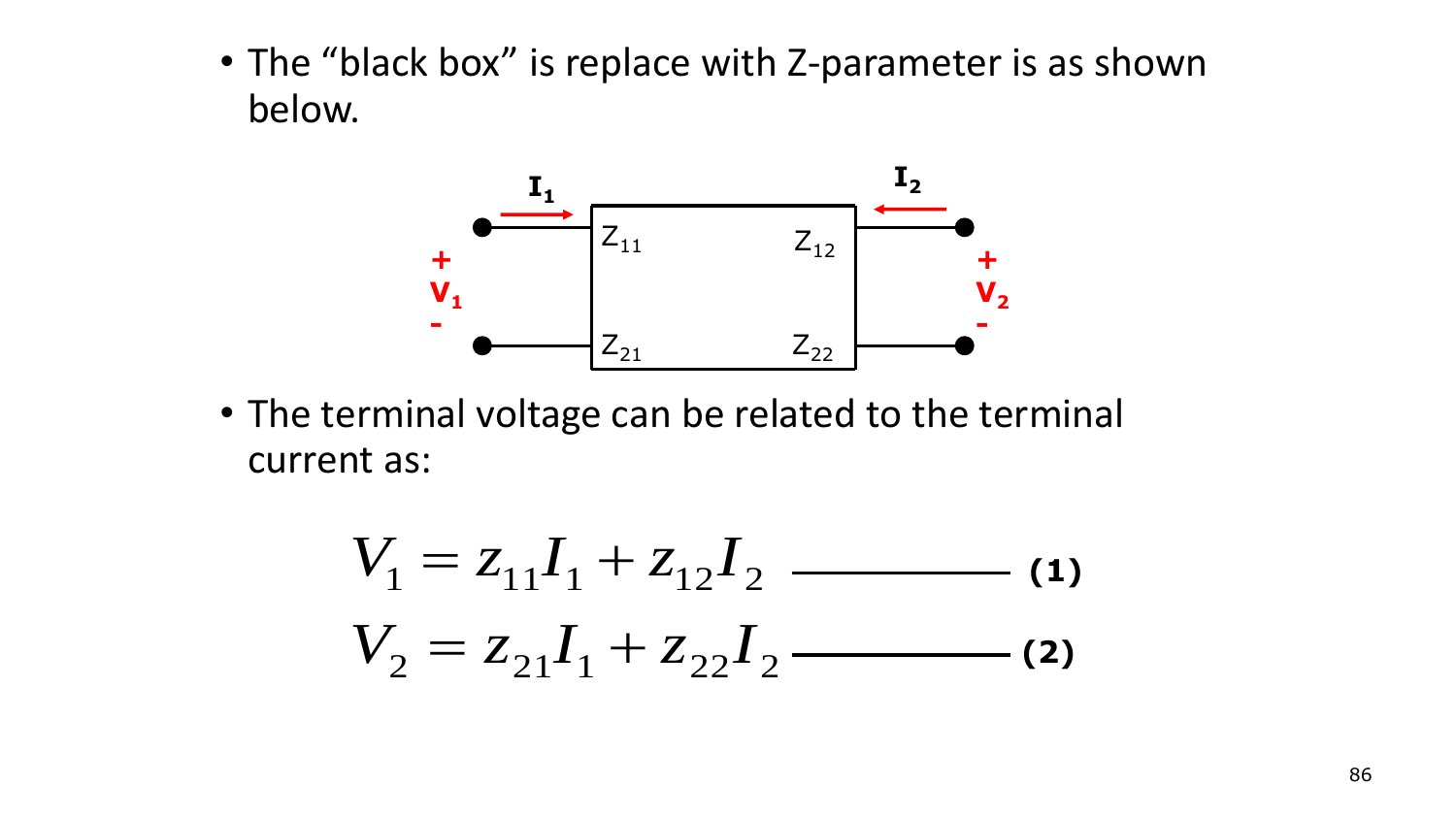• In matrix form as:

$$
\begin{bmatrix} V_1 \\ V_2 \end{bmatrix} = \begin{bmatrix} z_{11} & z_{12} \\ z_{21} & z_{22} \end{bmatrix} \begin{bmatrix} I_1 \\ I_2 \end{bmatrix}
$$

- The Z-parameter that we want to determine are  $z_{11}$ ,  $Z_{12}$ ,  $Z_{21}$ ,  $Z_{22}$ .
- The value of the parameters can be evaluated by setting:
	- 1.  $I_1$  = 0 (input port open circuited)
	- 2.  $I_2 = 0$  (output port open circuited)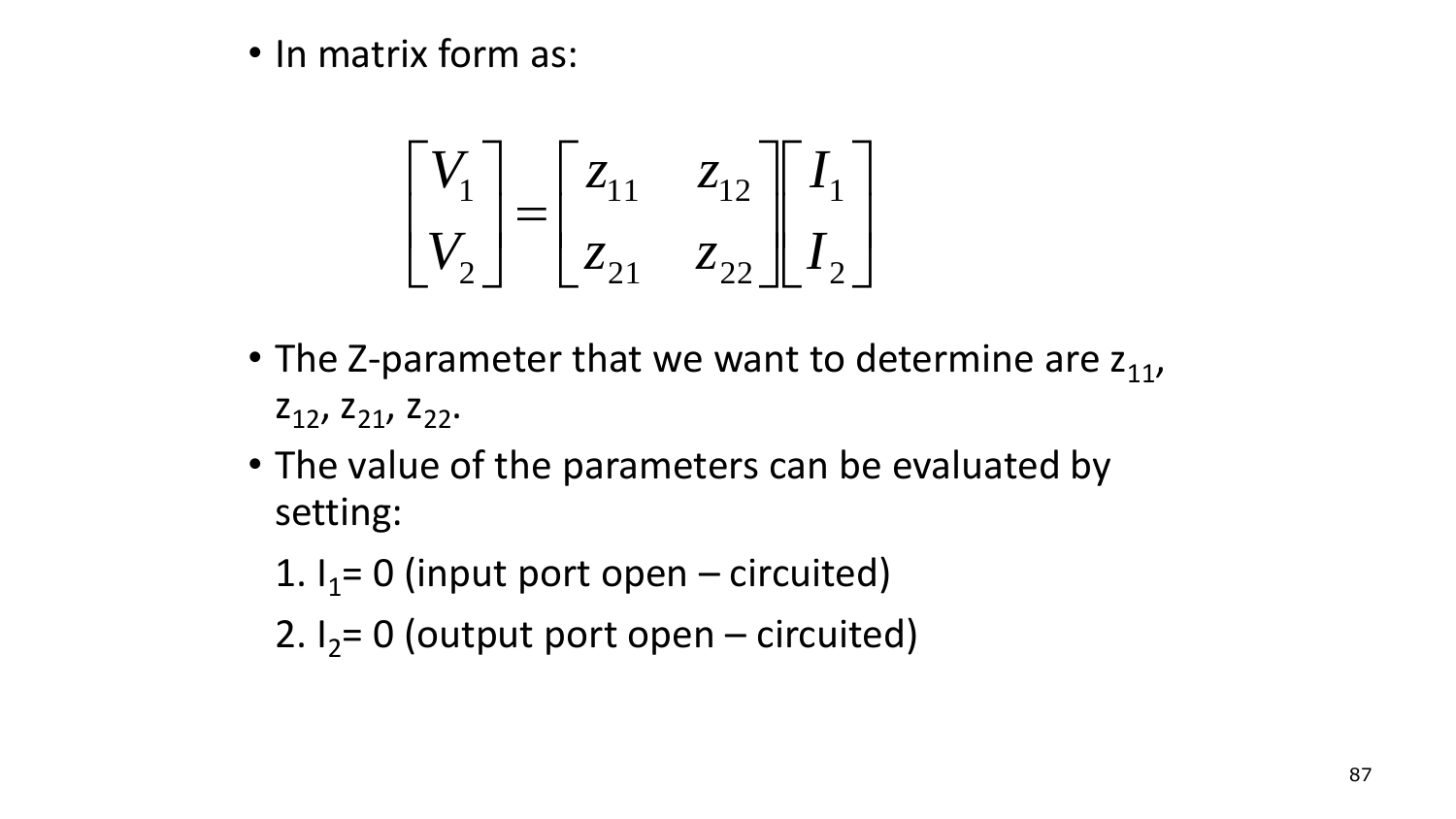· Thus,

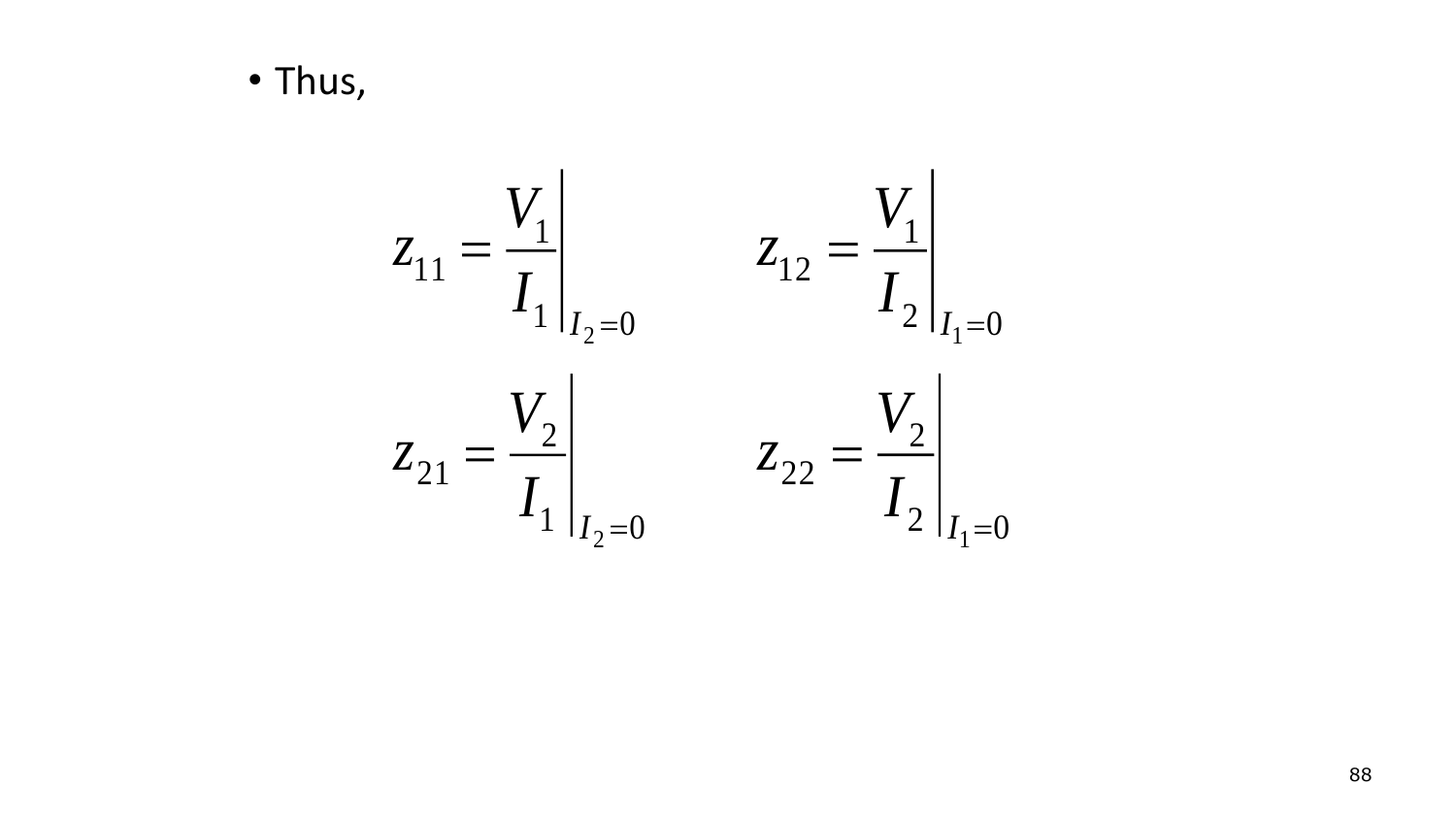## • Where;

 $z_{11}$  = open – circuit input impedance.

 $z_{12}$  = open – circuit transfer impedance from port 1 to port 2.

 $z_{21}$  = open – circuit transfer impedance from port 2 to port 1.

 $z_{22}$  = open – circuit output impedance.